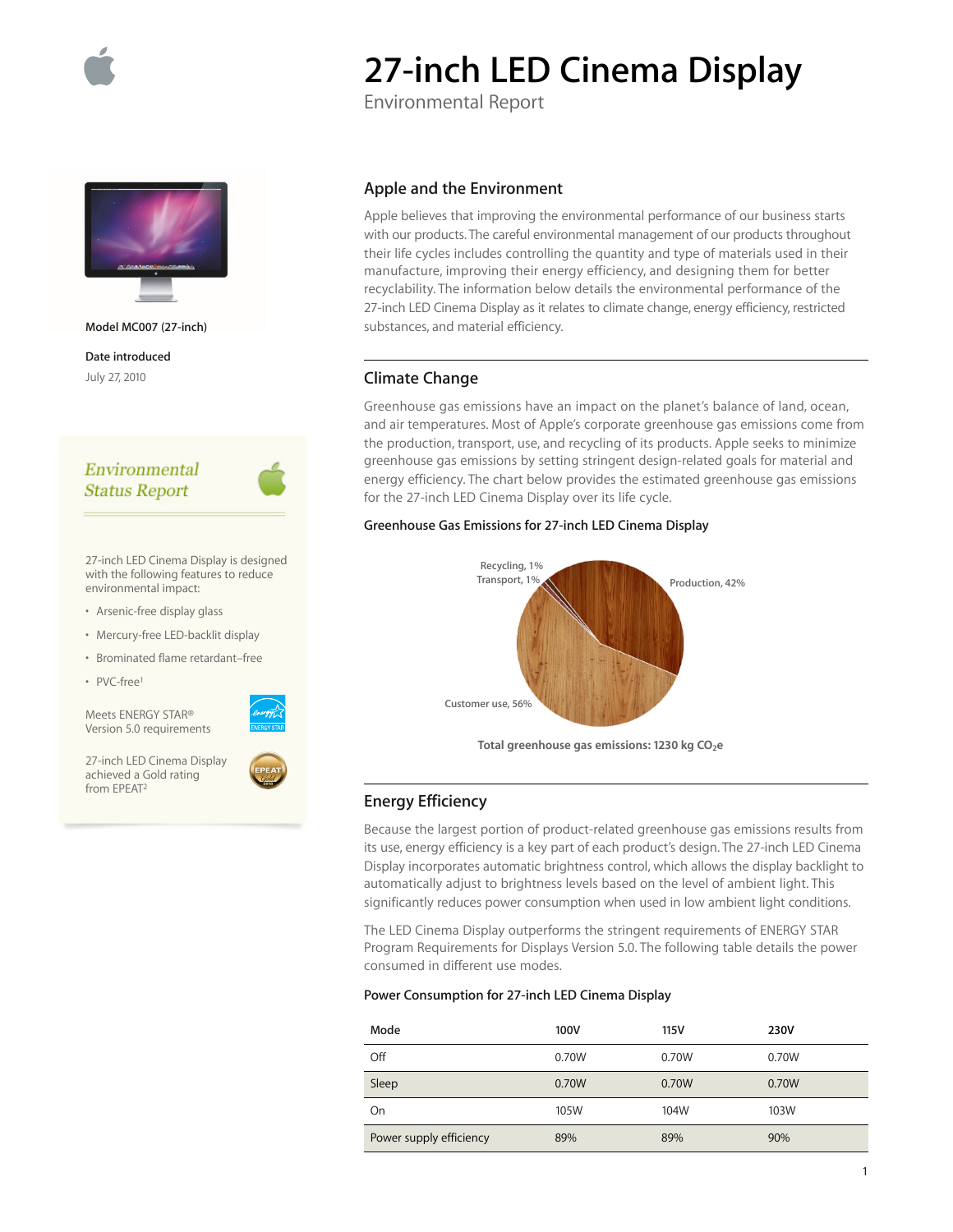## **Material Efficiency**

Apple's ultracompact product and packaging designs lead the industry in material efficiency. Reducing the material footprint of a product helps maximize shipping efficiency. It also helps reduce energy consumed during production and material waste generated at end of life. The chart below details the materials used in the LED Cinema Display.

#### **Material Use for 27-inch LED Cinema Display**



#### **Packaging**

Packaging for the 27-inch LED Cinema Display uses corrugated cardboard made from a minimum of 35 percent post-consumer recycled content. The following table details the materials used in its packaging.

#### **Packaging Breakdown for 27-inch LED Cinema Display**

| Material                      | Retail box | Retail and<br>shipping box |
|-------------------------------|------------|----------------------------|
| Paper (corrugate, paperboard) | 2360g      | 3890g                      |
| Expanded polystyrene          | 660g       | 660g                       |
| Polypropylene (film, fabric)  | 65q        | 65q                        |
| Other plastics                | 16q        | 16g                        |

#### **Restricted Substances**

Apple has long taken the lead in restricting harmful substances from its products and packaging. As part of this strategy, all Apple products comply with the strict European Directive on the Restriction of the Use of Certain Hazardous Substances in Electrical and Electronic Equipment, also known as the RoHS directive. Examples of materials restricted by RoHS include lead, mercury, cadmium, hexavalent chromium, and the brominated flame retardants (BFRs) PBB and PBDE. LED Cinema Display goes even further than the RoHS Directive by incorporating the following more aggressive restrictions:

- Arsenic-free display glass
- BFR-free
- Internal and external DC cables free of polyvinyl chloride (PVC)
- PVC-free AC power cord for United States, Canada, Mexico, Colombia, El Salvador, Guatemala, Panama, Peru, Puerto Rico, U.S. Virgin Islands, and Venezuela
- Mercury-free LED-backlit display